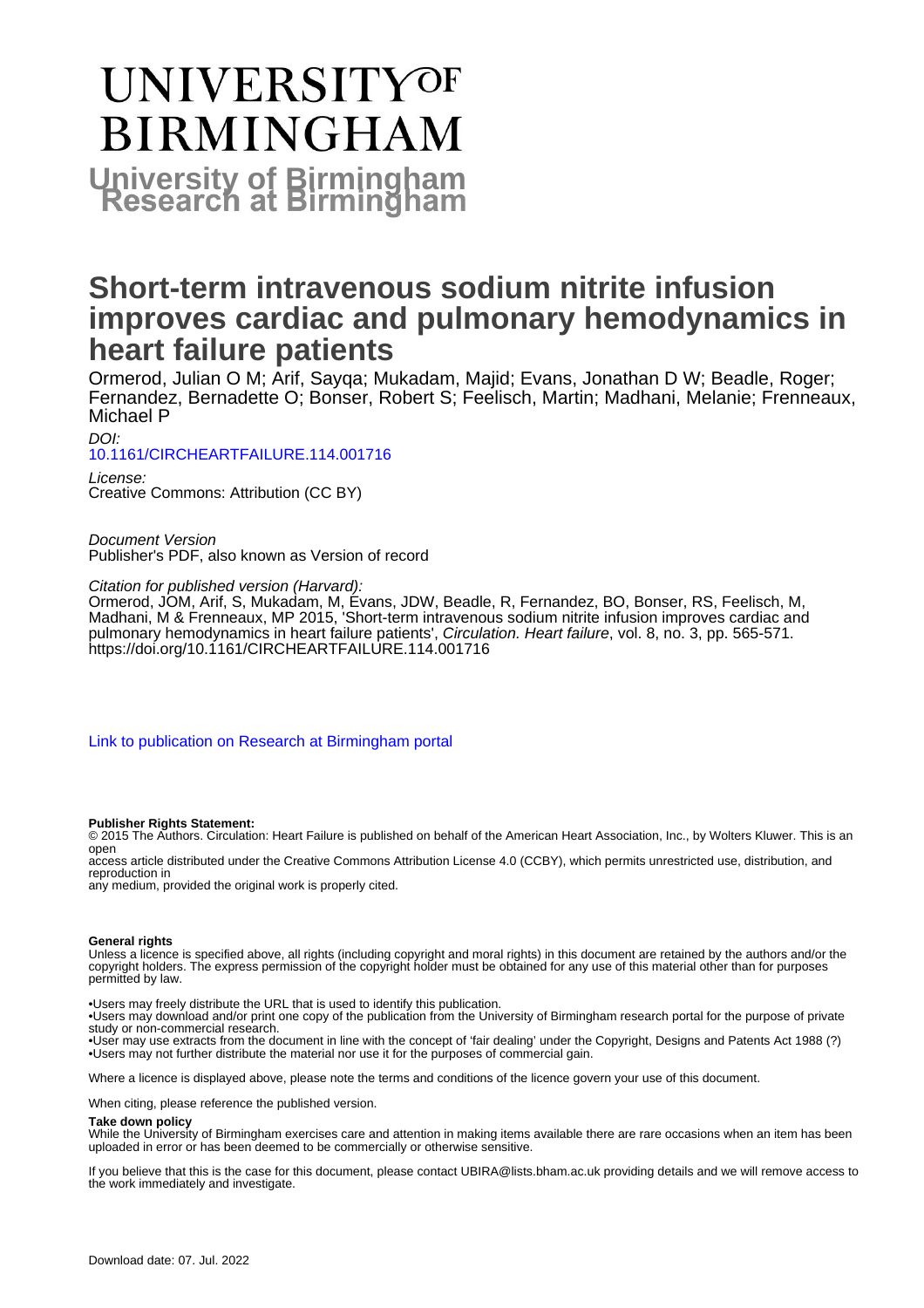**OPEN** 

## **Short-Term Intravenous Sodium Nitrite Infusion Improves Cardiac and Pulmonary Hemodynamics in Heart Failure Patients**

Julian O.M. Ormerod, PhD\*; Sayqa Arif, MBChB\*; Majid Mukadam, MBBS; Jonathan D.W. Evans, MBChB; Roger Beadle, PhD; Bernadette O. Fernandez, PhD; Robert S. Bonser, MD†; Martin Feelisch, PhD; Melanie Madhani, PhD\*; Michael P. Frenneaux, MD\*

- *Background***—**Nitrite exhibits hypoxia-dependent vasodilator properties, selectively dilating capacitance vessels in healthy subjects. Unlike organic nitrates, it seems not to be subject to the development of tolerance. Currently, therapeutic options for decompensated heart failure (HF) are limited. We hypothesized that by preferentially dilating systemic capacitance and pulmonary resistance vessels although only marginally dilating resistance vessels, sodium nitrite  $(NaNO<sub>2</sub>)$  infusion would increase cardiac output but reduce systemic arterial blood pressure only modestly. We therefore undertook a firstin-human HF proof of concept/safety study, evaluating the hemodynamic effects of short-term NaNO<sub>2</sub> infusion.
- *Methods and Results***—**Twenty-five patients with severe chronic HF were recruited. Eight received short-term (5 minutes) intravenous NaNO<sub>2</sub> at 10 µg/kg/min and 17 received 50 µg/kg/min with measurement of cardiac hemodynamics. During infusion of 50 μg/kg/min, left ventricular stroke volume increased (from 43.22±21.5 to 51.84±23.6 mL; *P*=0.003), with marked falls in pulmonary vascular resistance (by 29%; *P*=0.03) and right atrial pressure (by 40%; *P*=0.007), but with only modest falls in mean arterial blood pressure (by 4 mmHg; *P*=0.004). The increase in stroke volume correlated with the increase in estimated trans-septal gradient (=pulmonary capillary wedge pressure–right atrial pressure; *r*=0.67; *P*=0.003), suggesting relief of diastolic ventricular interaction as a contributory mechanism. Directionally similar effects were observed for the above hemodynamic parameters with 10 μg/kg/min; this was significant only for stroke volume, not for other parameters.
- *Conclusions***—**This first-in-human HF efficacy/safety study demonstrates an attractive profile during short-term systemic NaNO<sub>2</sub> infusion that may be beneficial in decompensated HF and warrants further evaluation with longer infusion regimens. **(***Circ Heart Fail***. 2015;8:565-571. DOI: 10.1161/CIRCHEARTFAILURE.114.001716.)**

**Key Words:** heart failure ■ hemodynamics ■ methemoglobinemia ■ nitric oxide ■ nitrite

Although there have been considerable advances in phar-<br> **A** macological and device therapies for chronic heart failure (HF) that have improved both morbidity and mortality, there has been relatively little progress in the management of decompensated HF, and the mortality of patients hospitalized with HF remains high. $1$ 

#### **[Clinical Perspective on p 571](#page-7-0)**

In some patients with decompensated HF, intravenous diuretics are safe and well tolerated, but in others may be associated with a marked worsening of renal function. In these circumstances, intravenous organic nitrates are commonly used. At low doses, these agents preferentially dilate capacitance vessels but, although of lesser magnitude, also dilate resistance vessels at higher doses and reduce arterial wave reflection.2 They usually increase cardiac output (CO). Some patients with HF are relatively resistant to organic nitrates, and almost all patients rapidly develop tolerance during sustained infusion.<sup>3</sup> An effective agent devoid of tolerance would therefore be attractive. Unfortunately, several novel pharmacological agents that have shown promise in early phase trials have not been successful in larger hard end point–driven trials.<sup>4,5</sup>

Sodium nitrite  $(NaNO<sub>2</sub>)$  has a vasodilator profile that is potentially attractive for the treatment of decompensated HF. In healthy subjects,  $\text{NaNO}_2$  exhibits hypoxic augmentation of its vasodilator properties when administered intravenously or intra-arterially,

*Circ Heart Fail* **is available at http://circheartfailure.ahajournals.org DOI: 10.1161/CIRCHEARTFAILURE.114.001716**

Downloaded from http://circheartfailure.ahajournals.org**/66**JUNIVERSITY OF BIRMINGHAM on January 20, 2016

Received August 15, 2014; accepted March 25, 2015.

From the Centre for Cardiovascular Sciences, College of Medical and Dental Sciences, University of Birmingham, Birmingham, United Kingdom (J.O.M.O., S.A., J.D.W.E., R.B., M.M.); Department of Cardiothoracic Surgery, Queen Elizabeth Hospital Birmingham NHS Trust, Birmingham, United Kingdom (M.M., R.S.B.); Clinical and Experimental Sciences, Faculty of Medicine, University of Southampton, Southampton, United Kingdom (B.O.F., M.F.); and Faculty of Medicine and Health Sciences, University of East Anglia, Norwich, United Kingdom (M.P.F.).

<sup>\*</sup>Dr Oremerod, S. Arif, Dr Madhani, and Dr Frenneaux contributed equally to this work.

<sup>†</sup>Deceased.

Correspondence to M.P. Frenneaux, MD, Head of Medical School, Norwich Medical School, Faculty of Medicine and Health Sciences, University of East Anglia, Norwich, NR4 7TJ, United Kingdom. E-mail [m.frenneaux@uea.ac.uk](mailto:m.frenneaux@uea.ac.uk)

<sup>© 2015</sup> The Authors. *Circulation: Heart Failure* is published on behalf of the American Heart Association, Inc., by Wolters Kluwer. This is an open access article distributed under the [Creative Commons Attribution License 4.0](http://creativecommons.org/licenses/by/4.0/) (CCBY), which permits unrestricted use, distribution, and reproduction in any medium, provided the original work is properly cited.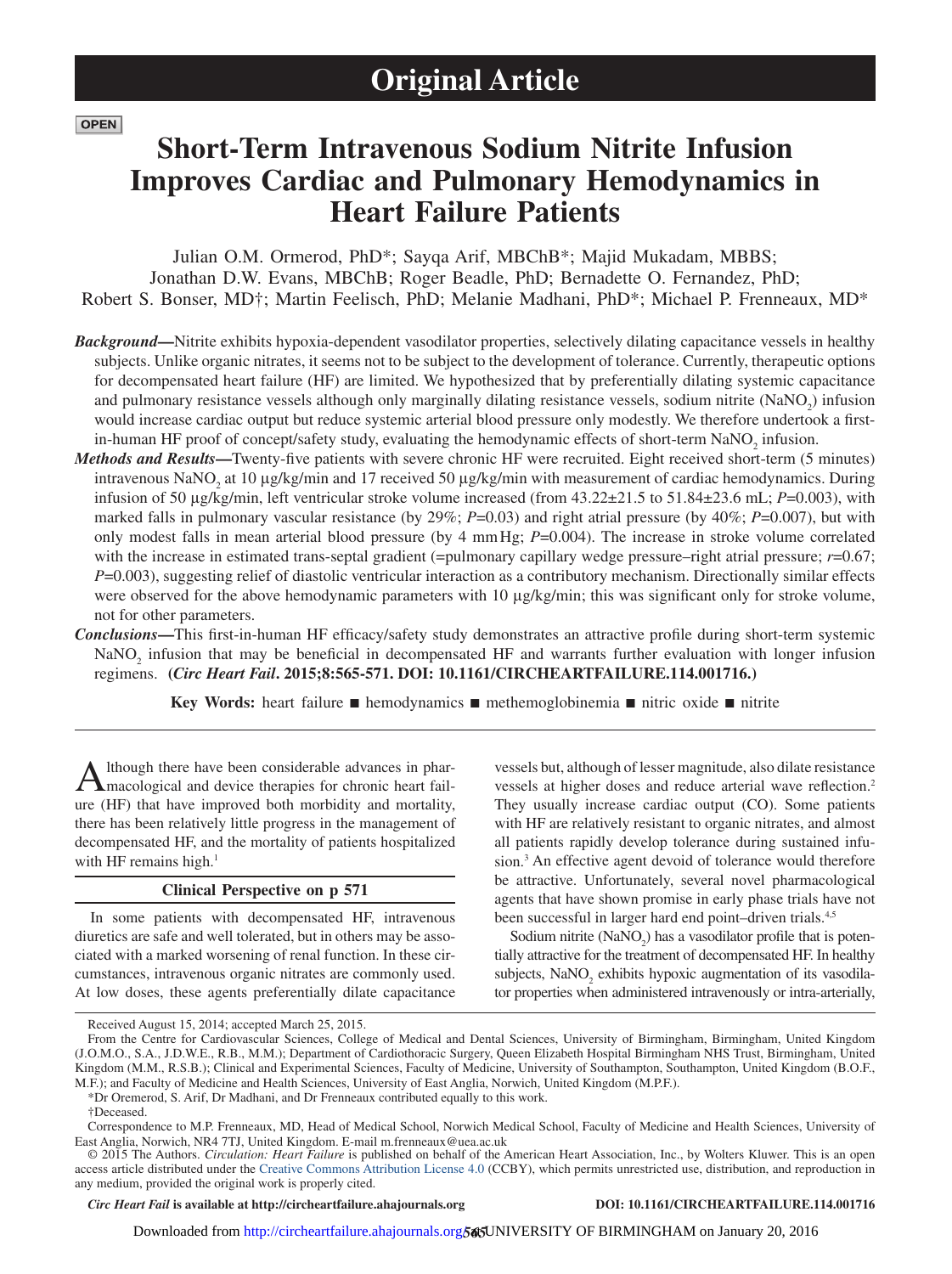presumably because it is reduced under hypoxic conditions to nitric oxide (NO).6–8 We previously demonstrated that in healthy subjects breathing room air, intra-arterial  $\text{NaNO}_2$  only modestly dilated forearm resistance vessels, whereas markedly dilating forearm capacitance vessels.<sup>6</sup> When these subjects breathed a hypoxic gas mixture, the forearm resistance vessel dilation was augmented.<sup>6</sup> Furthermore,  $\text{NaNO}_2$  reduced pulmonary vascular resistance (PVR) in experimental models of pulmonary hypertension<sup>9</sup> and systemic nitrite infusion substantially ameliorated the pulmonary vasoconstriction associated with systemic hypoxemia in healthy volunteers.<sup>10</sup> Previous studies have suggested that nitrite therapy may not be subject to the development of tolerance.<sup>7,11</sup>

Based on these observations, we hypothesized that intravenous  $\text{NaNO}_2$  infusion may substantially increase venous capacitance and reduce PVR in patients with severe HF, leading to an increase in CO by relieving external constraint to left ventricular filling from the pericardium (pericardial constraint) and right ventricle (diastolic ventricular interaction [DVI]), whereas only modestly reducing systemic vascular resistance and therefore resulting in only a minor fall in blood pressure. We therefore undertook a proof-of-concept study to evaluate the hemodynamic effects of systemic shortterm  $\text{NaNO}_2$  infusion in patients with severe chronic HF. We chose a brief (5 minute) infusion for safety reasons because this was a first-in-man use of intravenous nitrite in HF.

#### **Methods**

Twenty-five patients with severe chronic HF who were undergoing right heart catheterization as part of their heart transplant assessment protocol were recruited to the study. The study conformed to the Declaration of Helsinki and was approved by the University of Birmingham (ERN10-0247) and Local Research Ethics Committee (08/H1207/67). Each patient gave written informed consent after satisfying the inclusion criteria (aged ≥18 years, admission to hospital for pulmonary artery catheterization, under the transplant protocol) and exclusion criteria (preexisting inotrope therapy, recent (3 months) myocardial infarction, G6PD deficiency, and women of child-bearing potential or nursing mothers). The patients had a diagnosis of HF with reduced left ventricular (LV) ejection fraction (<40%) of various etiologies, and all patients were on optimal tolerated standard HF therapy (Table 1). Baseline characteristics of the patients enrolled in the study are listed in Table 1.

#### **Right Heart Catheterization**

Patients were randomized (on a 1:2 basis; Table 2) to receive either 10 μg/kg/min (group 1; n=8) or 50 μg/kg/min (group 2; n=17) of NaNO<sub>2</sub> (Martindale Pharmaceuticals, UK). The patients were then placed in a supine position to allow the insertion of a Swanz–Ganz catheter via a sheath into the right internal jugular vein under local anesthesia with positioning confirmed by fluoroscopy and pressure waveform. After 15 minutes of stabilization at baseline, the following pressures were measured at end-expiration: pulmonary arterial pressure, pulmonary capillary wedge pressure (PCWP), and right atrial pressure (RAP). The trans-septal pressure gradient (TSG) was estimated as PCWP-RAP. CO was measured using the Fick technique from the mixed venous and arterial oxygen saturations and from predicted oxygen consumption. Systemic vascular resistance (Wood units) was calculated as (mean arterial pressure–RAP/CO). Arterial elastance (a lumped measure of pulsatile and static LV afterload) was calculated as (0.9×systolic arterial pressure/stroke volume [SV]).<sup>12</sup> Left ventricular stroke work was calculated as SV×mean arterial blood pressure (MABP). Arterial oxygen saturation was measured by pulse oximetry. The measurements were repeated 5 minutes later to ensure stability.  $\text{NaNO}_2$  was then infused intravenously over 5 minutes, and the above hemodynamic measurements were repeated at the end of

the infusion. Blood pressure, ECG, and oxygen saturation were monitored continuously.

#### **Blood Samples**

Venous blood samples were taken at baseline and after infusion of NaNO<sub>2</sub> for methemoglobin, plasma nitrite/nitrate, and total nitroso species (RXNO) measurements. Blood for determination of venous plasma nitrite, nitrate, and RXNO concentrations were collected into EDTA tubes and immediately centrifuged (800*g* for 10 minutes at 4°C). Samples were stored at −80°C before assay. Plasma nitrite, nitrate, and RXNO concentrations were determined, after addition of *N*-ethylmaleimide (10 mmol/L final concentrations) during the thawing process, via high-performance liquid chromatography and chemiluminescence as previously described.13

#### **Statistical Analysis**

Data are presented as mean±SD. Hemodynamic comparisons were performed by paired 1-tailed Student *t* test. Changes from baseline between treatment groups were performed by unpaired 1-tailed Student *t* test; a *P* value of <0.05 was taken to indicate statistical significance. Changes in TSG (ie, left ventricular end-diastolic pressureright ventricular end-diastolic pressure) during  $\text{NaNO}_2$  infusion were estimated as change in PCWP–RAP.14 Statistical analysis was undertaken using Prism software (version 5.0, GraphPad Software, CA).

#### **Results**

#### **Demographics**

The demographics for the entire cohort and the groups receiving 10 μg/kg/min (group 1) and 50 μg/kg/min (group 2) are

|                            | Table 1. Demographics and Cardiovascular Disease Profile of |  |
|----------------------------|-------------------------------------------------------------|--|
| the Heart Failure Patients |                                                             |  |

|                                       | Entire<br>Cohort<br>(25) | Group $1(n=8)$<br>10 μg/kg/min nitrite | Group $2(n=17)$<br>50 μg/kg/min nitrite |
|---------------------------------------|--------------------------|----------------------------------------|-----------------------------------------|
| Demographic                           |                          |                                        |                                         |
| Age, y                                | $48 + 13$                | $50+12$                                | $47 + 14$                               |
| Gender, m                             | 18                       | 7                                      | 11                                      |
| Body mass<br>index, kg/m <sup>2</sup> | $26.6 \pm 3.84$          | $26.1 + 4.02$                          | $26.7 \pm 3.87$                         |
| Pathogenesis of<br>heart failure      |                          |                                        |                                         |
| <b>Dilated</b><br>cardiomyopathy      | 15                       | 6                                      | 9                                       |
| <b>Ischemic</b><br>cardiomyopathy     | 6                        | $\overline{2}$                         | 4                                       |
| Valvular heart<br>disease             | 1                        | .                                      | 1                                       |
| <b>Other</b>                          | 3                        | .                                      | 3                                       |
| Medication                            |                          |                                        |                                         |
| ACEI/AT1 receptor<br>blocker          | 25                       | 8                                      | 17                                      |
| Beta-blocker                          | 17                       | 6                                      | 11                                      |
| Loop diruretic                        | 23                       | 6                                      | 17                                      |
| Aldosterone<br>antagonist             | 14                       | $\overline{2}$                         | 12                                      |

Entire cohort (group 1 and 2; n=25). Group 1, 10  $\mu$ g/kg/min nitrite heart failure patient group (n=8); and Group 2, 50 μg/kg/min nitrite heart failure patient group (n=17). All continuous variables are expressed as mean±SD. ACEI indicates angiotensin-converting enzyme inhibitor; and AT1, angiotensin receptor antagonist.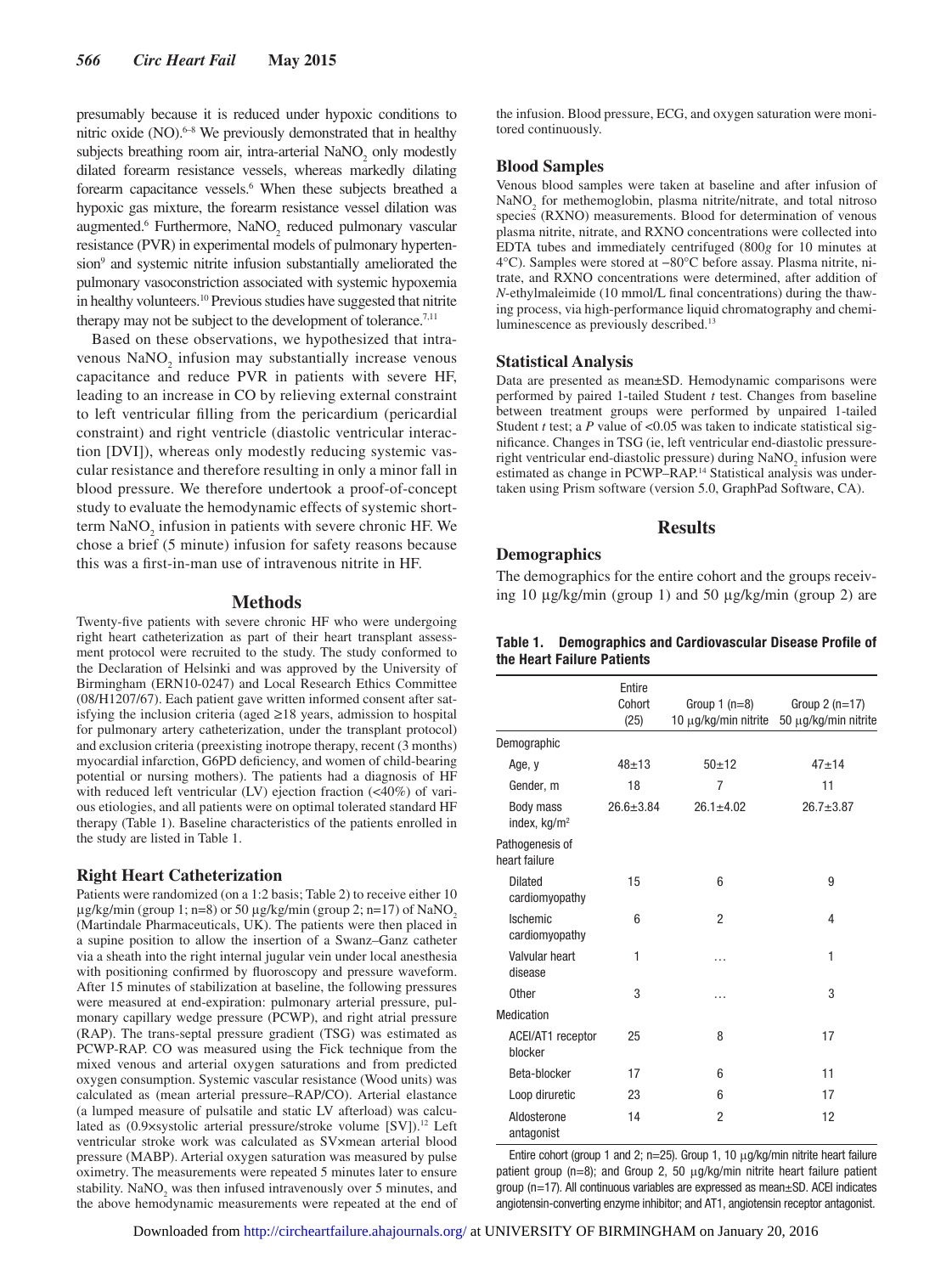| Hemodynamics                     | Group $1(n=8)$   |                  |         |                                       | Group $2(n=17)$  |                  |                    |                                       |                                 |
|----------------------------------|------------------|------------------|---------|---------------------------------------|------------------|------------------|--------------------|---------------------------------------|---------------------------------|
|                                  | <b>Baseline</b>  | $10 \mu g/kg$    | PValue  | Mean $\Delta$ From<br><b>Baseline</b> | <b>Baseline</b>  | $50 \mu g/kg$    | PValue             | Mean $\Delta$ From<br><b>Baseline</b> | $\Delta$ 10 vs 50 µg,<br>PValue |
| Heart rate, beats<br>per minute  | $67\pm9$         | $65\pm9$         | 0.07    | $-2.5+4.3$                            | $79 + 18$        | $78 + 18$        | 0.12               | $-0.8+2.8$                            | 0.13                            |
| MABP, mm Hq                      | $80 + 12$        | $80 + 11$        | 0.49    | $-0.04+7$                             | $78 \pm 7$       | $74\pm 6$        | $0.004*$           | $-3\pm 4$                             | 0.09                            |
| SVR. Wood units                  | $25.6 \pm 7.3$   | $23.7 + 8.9$     | 0.097   | $-1.92 \pm 3.8$                       | $33.2 + 9.2$     | $29.1 \pm 6.7$   | $0.01*$            | $-4.0 + 6.6$                          | 0.21                            |
| PVR. Wood units                  | $2.3 \pm 1.3$    | $1.8 + 0.7 +$    | 0.28    | $-0.3 \pm 1.3$                        | $2.1 \pm 1.4$    | $1.5 \pm 0.9$    | $0.03*$            | $-0.6 + 1.1$                          | 0.32                            |
| RAP, mm Hq                       | $14.0 \pm 8.6$   | $9.5 + 5.8 +$    | 0.31    | $-2.8 \pm 10.1$                       | $9.8 + 7.7$      | $5.9 + 5.9$      | $0.007\pm$         | $-3.9+5.8$                            | 0.38                            |
| CO, L/min                        | $3.4 \pm 1.2$    | $3.7 \pm 1.1$    | 0.08    | $0.4 + 0.7$                           | $3.9 + 1.0$      | $4.4 \pm 0.9$    | 0.003 <sup>‡</sup> | $0.5 + 0.6$                           | 0.32                            |
| SV, mL                           | $51.1 \pm 18.7$  | $59.0 \pm 21.2$  | $0.01*$ | $7.9 \pm 7.9$                         | $51.1 \pm 20.8$  | $58.1 \pm 19.6$  | $0.002\pm$         | $6.9 + 8.5$                           | 0.40                            |
| PCWP, mm Hq                      | $21.5 \pm 10.2$  | $18.6 + 9.4$     | 0.13    | $-2.4 \pm 5.1$                        | $18.7 \pm 10.2$  | $17.7 \pm 10.3$  | 0.28               | $-0.94\pm 6.4$                        | 0.3                             |
| TSG, mm Hq                       | $7.5 + 9.0$      | $13.8 \pm 12.8$  | 0.14    | $4.8 + 8.6$                           | $8.8 \pm 7.2$    | $11.8 \pm 7.0$   | $0.002\pm$         | $3.0 \pm 3.7$                         | 0.25                            |
| Ea, mm Hg/mL                     | $2.09 \pm 0.66$  | $1.86 \pm 0.71$  | 0.08    | $-0.23 \pm 0.4$                       | $1.95 \pm 0.71$  | $1.60 \pm 0.53$  | $0.002\pm$         | $-0.35+0.4$                           | 0.25                            |
| Arterial oxygen<br>saturation, % | $96.13 \pm 2.42$ | $95.38 \pm 1.69$ | 0.14    | $-0.75 \pm 1.83$                      | $97.29 \pm 2.50$ | $96.76 \pm 2.51$ | 0.19               | $-0.53 \pm 2.45$                      | 0.41                            |

**Table 2. The Effect of Short-Term Sodium Nitrite Infusion on Cardiac and Pulmonary Hemodynamics in Heart Failure Patients**

 $\Delta$  10 vs 50 μg, changes between treatment groups from baseline. Group 1, 10 μg/kg/min (n=8); and Group 2, 50 μg/kg/min (n=17). Data expressed as mean±SD. CO indicates cardiac output measured by FICK; Ea, arterial elastance; MABP, mean arterial blood pressure; PCWP, pulmonary capillary wedge pressure; PVR, pulmonary vascular resistance; RAP, right atrial pressure; SVR, systemic vascular resistance; and TSG, transeptal gradient.

 $*P<0.05$ .

†Based on 7 patients because of 1 missing value.

‡P<0.001.

shown in Table 1. Hemodynamic parameters are shown in Table 2. At baseline (ie, before infusion of sodium nitrite), hemodynamic parameters were similar in group 1 and group 2, except heart rate was significantly higher in group 2 (*P*=0.046) and systemic vascular resistance (SVR) was significantly higher in group 2 (*P*=0.03).

#### **Blood Pressure and Heart Rate Effects**

As shown in Table 2, there was no statistically significant change in heart rate at either infusion rate. 10 μg/kg/min  $\text{NaNO}_2$  infusion did not significantly affect MABP, whereas in contrast 50  $\mu$ g/kg/min of NaNO<sub>2</sub> infusion modestly but significantly decreased MABP by a mean of 4 mmHg (*P*<0.004).

#### **Nitrite Infusion Decreases Pulmonary and Systemic Vascular Resistance**

As shown in Table 2, 50  $\mu$ g/kg/min of NaNO<sub>2</sub> infusion significantly decreased PVR by 29% (P=0.03), and systemic vascular resistance fell by 12% (*P*=0.01; Table 2). Arterial elastance fell by 18% from 1.95±0.71 to 1.60±0.53 mmHg/mL (*P*=0.002; Table 2). Infusion of 10  $\mu$ g/kg/min NaNO<sub>2</sub> infusion resulted in directionally similar effects, but these were not significant.

#### **Nitrite Reduces Pulmonary Capillary Wedge Pressure and Right Atrial Pressure and Improves Cardiac Output**

As shown in Table 2, in the 50 μg/kg/min group, there was a significant reduction in mean RAP by 40% and PCWP fell by 7% (nonsignificant). Consequently, estimated TSG significantly increased by a mean of 3 mmHg. CO significantly increased by 13% and SV significantly increased by 14%. 10  $\mu$ g/kg/min NaNO<sub>2</sub> infusion resulted in a significant increase in SV by 15.5%, but the increase in CO was not significant. As

shown in the Figure, the change in SV during 50 μg/kg/min nitrite infusion was significantly correlated with the change in estimated TSG (*r*=0.67; *P*=0.003). Mean arterial oxygen saturation remained unchanged at either infusion rate.

#### **Impact of Baseline SVR on SV Response to IV Nitrite**

Patients receiving the higher dose infusion regime were divided into those with SVR above versus below the mean for the group at baseline (33.17 wood units). There was no significant difference in the change in LV SV between these 2 groups (9.9+8.5 versus 5.1+8.8 mL; *P*=0.3).

#### **Changes in SV in Patients With PCWP > and <15 mmHg**

In 11 patients with PCWP  $>15$  mm Hg (mean 22.4 $\pm$ 8.0 mm Hg), infusion of sodium nitrite at the higher concentration increased SV by 20% from 43.22±21.5 to 51.84 $\pm$ 23.6 mL ( $P$ =0.003), whereas in those with PCWP <15 mmHg (n=6), there was no significant change in SV (62.5±22.02 to 65.1±21.09 mL; *P*=0.24). Estimated TSG



**Figure.** Changes in estimated trans-septal gradient positively correlated with change in stroke volume (SV) in all patients infused with 50 μg/kg/min sodium nitrite.

Downloaded from<http://circheartfailure.ahajournals.org/>at UNIVERSITY OF BIRMINGHAM on January 20, 2016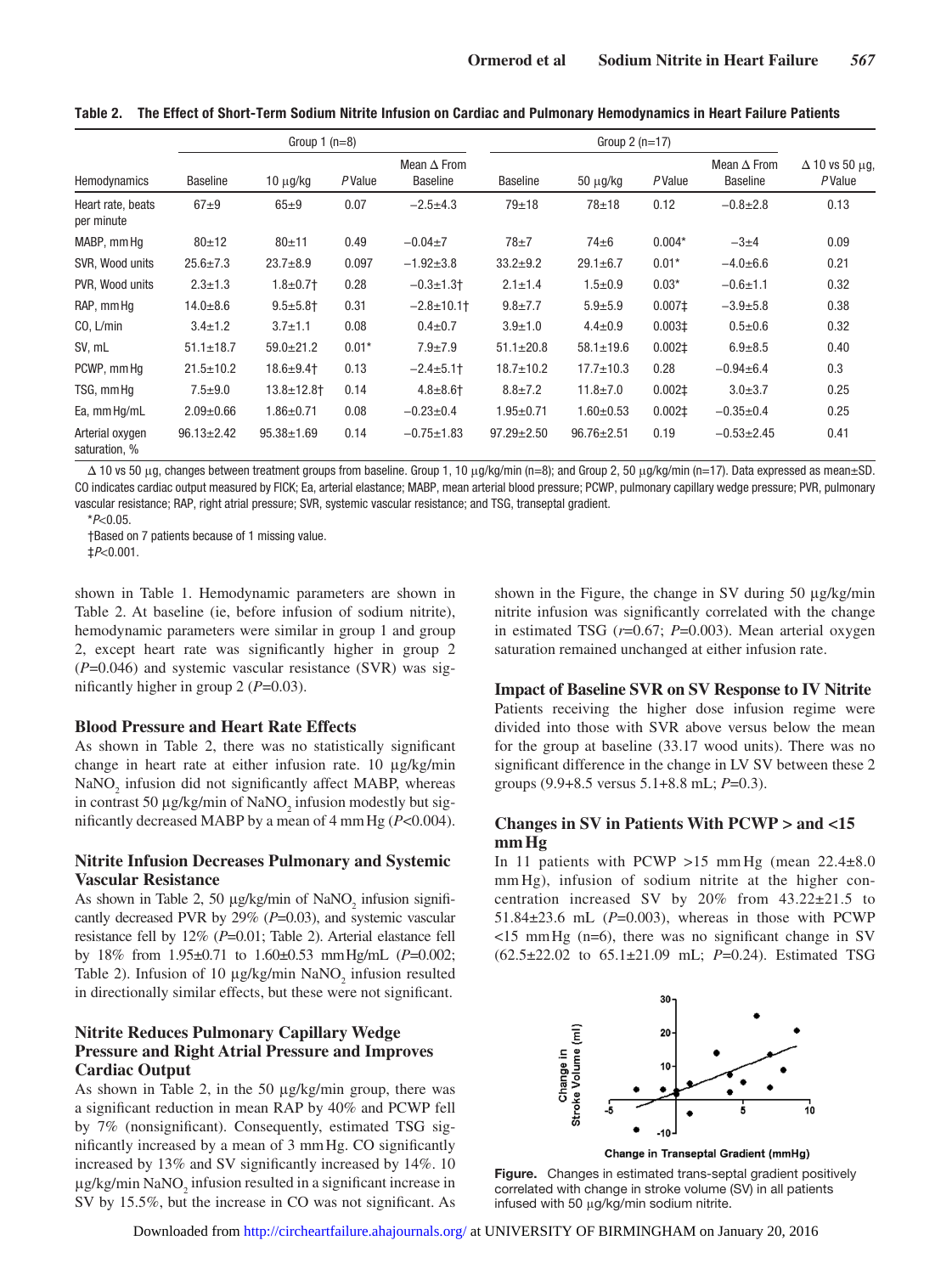increased by 3.6 mmHg in the high PCWP subgroup (from 11.9±6.8 to 15.5±4.7 mmHg; *P*=0.005) and by 2 mmHg in the lower PCWP subgroup (from 3.2±3.4 to 5.2±5.3; *P*=0.13).

#### **Short-Term Intravenous Nitrite Infusion Increases Circulating NO Metabolites**

As shown in Table 3, 10  $\mu$ g/kg/min NaNO<sub>2</sub> infusion did not significantly alter plasma RXNO or plasma nitrate concentrations but significantly increased plasma nitrite. 50 μg/kg/ min NaNO<sub>2</sub> infusion significantly increased all measured NO metabolites from baseline.

#### **Methemoglobinemia Increased Within Safe Levels**

As shown in Table 3, a modest dose-dependent increase in methemoglobin was observed after 10 and 50 μg/kg/min of sodium nitrite.

#### **Discussion**

Herein, we demonstrate for the first time the short-term hemodynamic effects of intravenous  $\text{NaNO}_2$  in patients with severe but stable chronic HF. As hypothesized, effects were favourable, with an increase in LV SV and CO and with only a minor reduction in blood pressure. As anticipated, there was a substantial reduction in PVR, but only a modest reduction in SVR. The hemodynamic effects were statistically significant at 50 μg/kg/min. At 10 μg/kg/min, directionally similar effects were observed, but apart from a significant increase in SV, these were nonsignificant. There was no significant difference in the magnitude of the hemodynamic effects seen with 10 versus 50 μg/kg/min, but given the smaller sample size of the former group, caution should be exercised in drawing conclusions about the dose-response relationship.

The patients studied had severe but stable chronic HF and were undergoing assessment as candidates for cardiac transplantation. We chose a brief (5 minute) infusion regime as a proof of concept for safety reasons because this was a firstin-man study of systemic nitrite infusion in chronic HF. The effects were observed at the 50 μg/kg/min infusion rate and, although directionally similar, were not significant at the 10 μg/kg/min infusion rate, although the latter may partly be because of a smaller sample size in the lower dose group.

Although only modest increases in methemoglobin levels were observed with either dose, based on studies in healthy volunteers, sustained infusion of 50 μg/kg/min would be expected to cause marked (and potentially dangerous) methemoglobinemia. However, we have subsequently undertaken pilot studies (data not shown) in patients with chronic HF (without hemodynamic assessment) and have demonstrated that sustained infusion of 10 μg/kg/min caused a progressive increase in plasma nitrite and RXNO, such that by 3 hours these levels were almost as high as we observed in the present study with 50 μg/kg/min infused over 5 minutes, without inducing dangerous methemoglobinemia and without inducing significant hypotension. In a study in healthy volunteers, Pluta and colleagues reported that sustained infusion (several hours) of doses of ≈5 μg/kg/min sodium nitrite resulted in significant hypotension and methemoglobin >5%.15 Further studies are therefore warranted to evaluate whether sustained infusion of lower doses of NaNO<sub>2</sub> would have similar favorable hemodynamic effects to those observed with short-term infusion of 50 μg/kg/min without inducing methemoglobinemia or resulting in hypotension. Although patients with decompensated HF but without frank pulmonary edema and associated arterial hypoxemia may be expected to exhibit preferential dilation of capacitance vessels and pulmonary vasculature, in the latter setting, substantial resistance vessel dilation might be anticipated with an attendant fall in blood pressure.<sup>6</sup> Preferential vasodilation of pulmonary vessels to underventilated alveoli has the potential to worsen ventilation–perfusion matching; however, we observed no reduction in arterial oxygen saturations in this study, despite a substantial fall in PVR.

The increase in SV in the face of a reduced PCWP represents an apparent descending limb of the Starling curve. This is because in severe chronic HF, despite high left ventricular end diastolic pressures, LV filling is impeded by external constraint from the stretched pericardium (pericardial constraint) and via the interventricular septum from the right ventricle (DVI),<sup>16</sup> usually in the context of pulmonary hypertension. By preferentially dilating the systemic capacitance and pulmonary resistance vessels,<sup>10</sup> nitrite may be expected to reduce RV volume and hence pericardial stretch, thereby augmenting LV filling and SV. Consistent with relief of DVI as an

**Table 3. Plasma Concentrations of Nitrite, Nitrate, and Total Nitroso Species (RXNO) and Methemoglobin (MetHb) Content of Venous Blood of Heart Failure Patients at Baseline and Post Sodium Nitrite Infusion**

|                               |                  | Group $1(n=8)$   |          |                                       | Group $2(n=17)$   |                    |              |                                |                                      |
|-------------------------------|------------------|------------------|----------|---------------------------------------|-------------------|--------------------|--------------|--------------------------------|--------------------------------------|
| <b>Blood analysis</b>         | <b>Baseline</b>  | $10 \mu g/kg$    | PValue   | Mean $\Delta$ From<br><b>Baseline</b> | <b>Baseline</b>   | $50 \mu g/kg$      | PValue       | Mean $\Delta$ From<br>Baseline | $\Delta$ 10 vs 50 $\mu$ g,<br>PValue |
| Nitrite, µM                   | $1.29 \pm 0.52$  | $4.38 \pm 2.16$  | $0.005*$ | $3.09 \pm 2.25$                       | $1.64 \pm 3.0$    | $16.13 \pm 10.9$   | $0.0001 \pm$ | $14.29 + 8.97 +$               | $0.002*$                             |
| Nitrate, µM                   | $26.87 \pm 10.5$ | $27.61 \pm 9.76$ | 0.17     | $0.75 \pm 1.92$                       | $21.55 \pm 11.79$ | $35.51 \pm 14.0$ § | $0.0001 \pm$ | $15.58 + 6.19$                 | $0.0001 \pm$                         |
| Nitroso species<br>(RXNO), nM | $13.76 \pm 8.0$  | $10.93 + 2.96$   | 0.14     | $-2.83 \pm 5.76$                      | $12.92 + 4.83$    | $40.27 \pm 21.65$  | $0.0001 \pm$ | 27.86±19.27 <sup>+</sup>       | 0.0008 <sup>‡</sup>                  |
| MetHb, %                      | $0.44 \pm 0.13$  | $0.61 \pm 0.17$  | $0.008*$ | $0.18 \pm 0.16$                       | $0.33 \pm 0.12$   | $1.02 + 0.54$      | $0.0001 \pm$ | $0.68 \pm 0.57$ +              | 0.01                                 |

 $\Delta$  10 vs 50 μg, changes between treatment groups from baseline. Group 1, 10 μg/kg/min (n=8); and Group 2, 50 μg/kg/min (n=17). Data expressed as mean±SD.  $*P<0.001$ .

†Based on 16 patients because of 1 missing value.

‡P<0.0001.

§Based on 15 patients.

 $\parallel$  P < 0.05.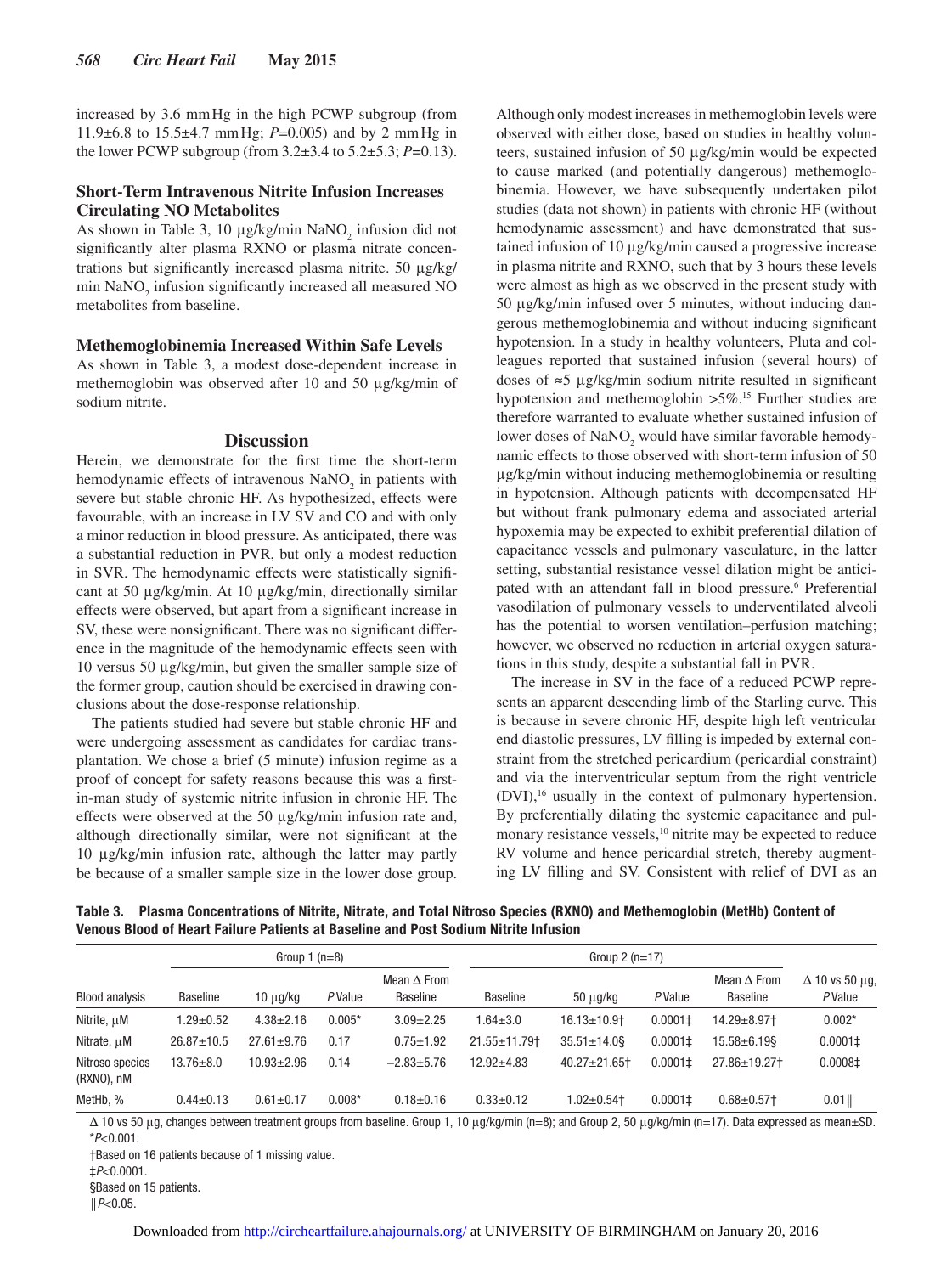important mechanism, the increase in SV was only observed in the group of patients with PCWP >15 mmHg—a cutoff that we have previously shown to identify HF patients with significant DVI.<sup>16</sup> In this subgroup, the SV increased by 20%.<sup>16</sup> In accordance with this concept, the reduction in RA pressure (an indirect measure of both RVEDP and pericardial pressure)<sup>17</sup> was greater than the reduction in PCWP; hence, the estimated TSG (ie, the pressure gradient across the interventricular septum at end diastole)—a measure of the true filling pressure of the LV at end diastole<sup>18</sup>—was increased by sodium nitrite. Furthermore, the increase in SV was significantly correlated with the change in estimated TSG. We cannot exclude a significant direct myocardial effect of nitrite as a contributory mechanism. In the vertebrate, heart nitrite positively modulated the Frank–Starling response via a NO-dependent mechanism.19 In contrast, another study reported negative inotropic effects via a NO/cGMP-dependent mechanism in the Langendorff rat heart. $20$  In a recent study, chronic oral inorganic nitrite supplementation ameliorated the development of HF in a murine thoracic aortic constriction model in association with an upregulation of cytoprotective pathways.<sup>21</sup>

Intravenous sodium nitroprusside is sometimes used in the treatment of acute decompensated HF. Fifer et al reported the effects of intravenous sodium nitroprusside in patients with severe CHF.<sup>22</sup> Cardiac index increased substantially (by 25%), but systemic vascular resistance also fell substantially (by 25%) and MABP fell by 13 mmHg. The reduction in mean PCWP (by 14 mmHg) was substantially greater than that of RA pressure (by 4 mm Hg), that is, mean TSG fell substantially, which suggests that relief of DVI was not an important mechanism of the increase in CO.<sup>22</sup>

Organic nitrates are more commonly used in the treatment of decompensated HF. Indeed intravenous isosorbide dinitrate has been shown to be superior to either intravenous furosemide<sup>23</sup> or positive airways pressure<sup>24</sup> in the management of patients with acute pulmonary edema. These agents dilate capacitance and resistance vessels.25 At lower doses, the vasodilator effects of glyceryl trinitrate (GTN) are predominantly on capacitance vessels, but at higher doses, effects on vascular resistance are increasingly observed.<sup>26</sup> Rabinowitz et al reported the hemodynamic effects of intravenous isosorbide dinitrate in patients with decompensated HF. CO increased similarly to our study (by 17%), but the reduction in systemic vascular resistance (35%) and the fall in mean arterial pressure (10 mmHg) were substantially more than we observed with sodium nitrite. The increase in CO was substantially greater in those patients with high resting SVR, suggesting that afterload reduction may have been an important contributor to the increase in CO.<sup>27</sup> Armstrong et al reported the effects of GTN infusion in patients with severe CHF. CO increased by ≈20%. Systemic vascular resistance fell by ≈21% and MABP by 7 mmHg. In contrast to our findings with nitrite, the fall in PCWP (by 8 mmHg) was greater than that of RAP (by 5 mmHg), indicating that overall the estimated TSG fell with this therapy rather than the increase we observed with sodium nitrite infusion.28 However, Dupuis and colleagues showed that during sustained (72 hour) infusion of GTN, SV increased in a subgroup of patients in whom LV end diastolic volume increased and fell in those in whom LV end diastolic volume fell during GTN infusion.<sup>29</sup> These data suggest that GTN may relieve DVI in some patients with decompensated HF, but this effect seems less marked than we have observed in this study with intravenous sodium nitrite.

The reduction in SVR (by 12%) observed in the present study was substantially less than that observed in the above studies with either sodium nitroprusside  $(25\%)^{22}$  or isosorbide dinitrate  $(35\%)$ ,<sup>27</sup> suggesting that this may play a less important role in the increase in CO with sodium nitroprusside. Furthermore, in our study, there was no significant difference in the change in SV induced by sodium nitrite between those with higher versus lower systemic vascular resistance before infusion. However, left ventricular afterload has a pulsatile component, as well as a static component, and changes in SVR do not therefore completely describe effects on LV afterload. GTN has previously been shown to reduce wave reflection.<sup>2</sup> In the present study, the reduction in arterial elastance (a measure of LV afterload encompassing both static and pulsatile components) was 18%.

In summary, our data are consistent with an effect of sodium nitrite on SV largely mediated via relief of DVI because of relatively selective and potent dilation of capacitance vessels and pulmonary vasculature.<sup>6,10</sup> Based on changes in estimated TSG, this mechanism may be less marked with organic nitrates and sodium nitroprusside, and changes in LV afterload may be relatively more important for these drugs than with sodium nitrite.

Nitrite has further characteristics that may make it a potentially attractive agent for the treatment of decompensated HF and therefore worthy of further investigation based on the findings of this short-term proof of concept/safety study. Some patients with HF exhibit nitrate (and NO) resistance, potentially because of increased oxidative stress.30–32 In contrast, during intra-arterial infusion of  $\text{NaNO}_2$ , we observed an enhanced response in patients with HF versus controls.<sup>11</sup> Furthermore, organic nitrate therapy is subject to the rapid development of tolerance. In primates, tolerance was not observed with sodium nitrite.7

#### **Study Limitations**

Although nitrite infusion resulted in clear increases in plasma nitrite concentrations at both infusion rates, only the one associated with a concomitant elevation in circulating RXNO levels increased CO. This suggests that, in this setting, the beneficial hemodynamic effects of nitrite are associated either with the involvement of a post-translational modification of cardiac tissue proteins<sup>33</sup> or some form of NO delivery from a circulating plasma storage form of NO (perhaps nitrosated albumin) $13$  to heart and vasculature. Although intriguing, establishing the mechanistic basis for this observation was well beyond the scope of the present study.

#### **Clinical Implications: Future Studies**

This is the first-in-man proof of concept/safety study demonstrating a potentially favorable hemodynamic response to short-term  $\text{NaNO}_2$  infusion in patients with severe chronic HF. Further studies are warranted to assess longer term safety and hemodynamic efficacy, and if these are confirmed, this may warrant a randomized controlled trial of sodium nitrite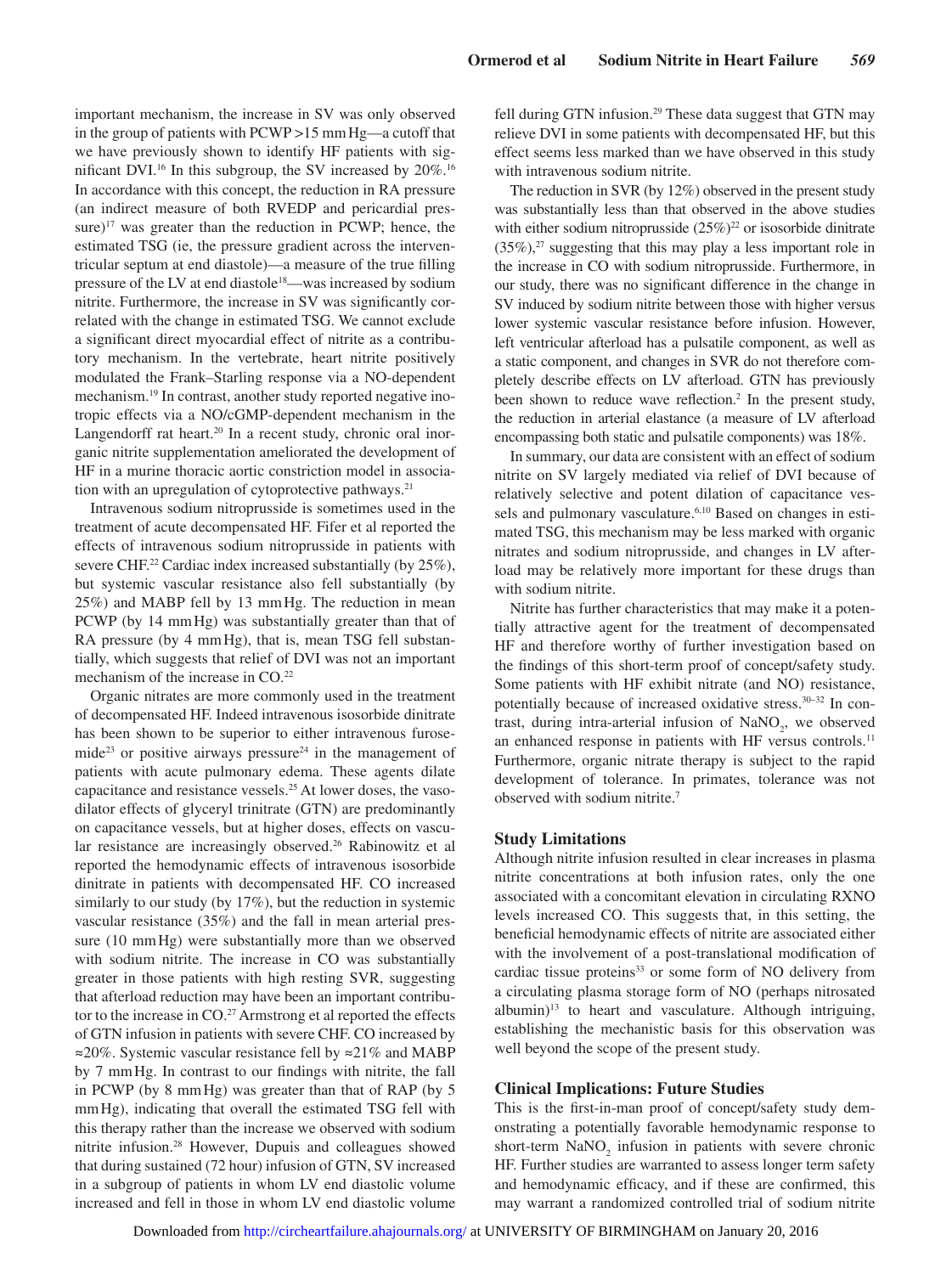versus current therapy in decompensated HF focussing on hard end points. Sodium nitrite could be administered either intravenously in such studies or perhaps in nebulized form,<sup>34</sup> the latter may be particularly attractive in decompensated HF. Unfortunately, several therapies shown to have attractive acute hemodynamic profiles have failed in phase 3 trials in decompensated HF.35 However, a notable exception was a recent study of Serelaxin in patients with acute HF with dyspnea, in which a significant reduction in dyspnea score and 6 month mortality was reported.36

#### **Acknowledgments**

We thank Dr Peter Nightingale for his statistical guidance.

#### **Sources of Funding**

This work was supported by the UK Medical Research Council [grant number G1001536].

#### **Disclosures**

None.

#### **References**

- 1. Siddiqi N, Singh S, Beadle R, Dawson D, Frenneaux M. Cardiac metabolism in hypertrophy and heart failure: implications for therapy. *Heart Fail Rev*. 2013;18:595–606. doi: 10.1007/s10741-012-9359-2.
- 2. Fitchett DH, Simkus GJ, Beaudry JP, Marpole DG. Reflected pressure waves in the ascending aorta: effect of glyceryl trinitrate. *Cardiovasc Res*. 1988;22:494–500.
- 3. Elkayam U, Mehra A, Shotan A, Osprzega E. Possible mechanisms of nitrate tolerance. *Am J Cardiol*. 1992; 70:49G–53G; discussion 53G.
- 4. Liu LC, Voors AA, Valente MA, van der Meer P. A novel approach to drug development in heart failure: towards personalized medicine. *Can J Cardiol*. 2014;30:288–295. doi: 10.1016/j.cjca.2013.12.005.
- 5. Pöss J, Link A, Böhm M. Pharmacological treatment of acute heart failure: current treatment and new targets. *Clin Pharmacol Ther*. 2013;94:499–508. doi: 10.1038/clpt.2013.136.
- 6. Maher AR, Milsom AB, Gunaruwan P, Abozguia K, Ahmed I, Weaver RA, Thomas P, Ashrafian H, Born GV, James PE, Frenneaux MP. Hypoxic modulation of exogenous nitrite-induced vasodilation in humans. *Circulation*. 2008;117:670–677. doi: 10.1161/CIRCULATIONAHA.107.719591.
- 7. Dejam A, Hunter CJ, Tremonti C, Pluta RM, Hon YY, Grimes G, Partovi K, Pelletier MM, Oldfield EH, Cannon RO III, Schechter AN, Gladwin MT. Nitrite infusion in humans and nonhuman primates: endocrine effects, pharmacokinetics, and tolerance formation. *Circulation*. 2007;116:1821–1831. doi: 10.1161/CIRCULATIONAHA.107.712133.
- 8. Cosby K, Partovi KS, Crawford JH, Patel RP, Reiter CD, Martyr S, Yang BK, Waclawiw MA, Zalos G, Xu X, Huang KT, Shields H, Kim-Shapiro DB, Schechter AN, Cannon RO III, Gladwin MT. Nitrite reduction to nitric oxide by deoxyhemoglobin vasodilates the human circulation. *Nat Med*. 2003;9:1498–1505. doi: 10.1038/nm954.
- 9. Casey DB, Badejo AM Jr, Dhaliwal JS, Murthy SN, Hyman AL, Nossaman BD, Kadowitz PJ. Pulmonary vasodilator responses to sodium nitrite are mediated by an allopurinol-sensitive mechanism in the rat. *Am J Physiol Heart Circ Physiol*. 2009;296:H524–H533. doi: 10.1152/ ajpheart.00543.2008.
- 10. Ingram TE, Pinder AG, Bailey DM, Fraser AG, James PE. Low-dose sodium nitrite vasodilates hypoxic human pulmonary vasculature by a means that is not dependent on a simultaneous elevation in plasma nitrite. *Am J Physiol Heart Circ Physiol*. 2010;298:H331–H339. doi: 10.1152/ ajpheart.00583.2009.
- 11. Maher AR, Arif S, Madhani M, Abozguia K, Ahmed I, Fernandez BO, Feelisch M, O'Sullivan AG, Christopoulos A, Sverdlov AL, Ngo D, Dautov R, James PE, Horowitz JD, Frenneaux MP. Impact of chronic congestive heart failure on pharmacokinetics and vasomotor effects of infused nitrite. *Br J Pharmacol*. 2013;169:659–670. doi: 10.1111/bph.12152.
- 12. Najjar SS, Schulman SP, Gerstenblith G, Fleg JL, Kass DA, O'Connor F, Becker LC, Lakatta EG. Age and gender affect ventricular-vascular coupling during aerobic exercise. *J Am Coll Cardiol*. 2004;44:611–617. doi: 10.1016/j.jacc.2004.04.041.
- 13. Rassaf T, Bryan NS, Kelm M, Feelisch M. Concomitant presence of N-nitroso and S-nitroso proteins in human plasma. *Free Radic Biol Med*. 2002;33:1590–1596.
- 14. Morris-Thurgood JA, Frenneaux MP. Pacing in congestive heart failure. *Curr Control Trials Cardiovasc Med*. 2000;1:107–114. doi: 10.1186/ cvm-1-2-107.
- 15. Pluta RM, Oldfield EH, Bakhtian KD, Fathi AR, Smith RK, Devroom HL, Nahavandi M, Woo S, Figg WD, Lonser RR. Safety and feasibility of long-term intravenous sodium nitrite infusion in healthy volunteers. *PLoS One*. 2011;6:e14504. doi: 10.1371/journal.pone.0014504.
- 16. Atherton JJ, Moore TD, Lele SS, Thomson HL, Galbraith AJ, Belenkie I, Tyberg JV, Frenneaux MP. Diastolic ventricular interaction in chronic heart failure. *Lancet*. 1997;349:1720–1724. doi: 10.1016/ S0140-6736(96)05109-4.
- 17. Tyberg JV, Taichman GC, Smith ER, Douglas NW, Smiseth OA, Keon WJ. The relationship between pericardial pressure and right atrial pressure: an intraoperative study. *Circulation*. 1986;73:428–432.
- 18. Moore TD, Frenneaux MP, Sas R, Atherton JJ, Morris-Thurgood JA, Smith ER, Tyberg JV, Belenkie I. Ventricular interaction and external constraint account for decreased stroke work during volume loading in CHF. *Am J Physiol Heart Circ Physiol*. 2001;281:H2385–H2391.
- 19. Angelone T, Gattuso A, Imbrogno S, Mazza R, Tota B. Nitrite is a positive modulator of the Frank-Starling response in the vertebrate heart. *Am J Physiol Regul Integr Comp Physiol*. 2012;302:R1271–R1281. doi: 10.1152/ajpregu.00616.2011.
- 20. Pellegrino D, Shiva S, Angelone T, Gladwin MT, Tota B. Nitrite exerts potent negative inotropy in the isolated heart via eNOS-independent nitric oxide generation and cGMP-PKG pathway activation. *Biochim Biophys Acta*. 2009;1787:818–827. doi: 10.1016/j.bbabio.2009.02.007.
- 21. Bhushan S, Kondo K, Polhemus DJ, Otsuka H, Nicholson CK, Tao YX, Huang H, Georgiopoulou VV, Murohara T, Calvert JW, Butler J, Lefer DJ. Nitrite therapy improves left ventricular function during heart failure via restoration of nitric oxide-mediated cytoprotective signaling. *Circ Res*. 2014;114:1281–1291. doi: 10.1161/ CIRCRESAHA.114.301475.
- 22. Fifer MA, Colucci WS, Lorell BH, Jaski BE, Barry WH. Inotropic, vascular and neuroendocrine effects of nifedipine in heart failure: comparison with nitroprusside. *J Am Coll Cardiol*. 1985;5:731–737.
- 23. Cotter G, Metzkor E, Kaluski E, Faigenberg Z, Miller R, Simovitz A, Shaham O, Marghitay D, Koren M, Blatt A, Moshkovitz Y, Zaidenstein R, Golik A. Randomised trial of high-dose isosorbide dinitrate plus lowdose furosemide versus high-dose furosemide plus low-dose isosorbide dinitrate in severe pulmonary oedema. *Lancet*. 1998;351:389–393. doi: 10.1016/S0140-6736(97)08417-1.
- 24. Sharon A, Shpirer I, Kaluski E, Moshkovitz Y, Milovanov O, Polak R, Blatt A, Simovitz A, Shaham O, Faigenberg Z, Metzger M, Stav D, Yogev R, Golik A, Krakover R, Vered Z, Cotter G. High-dose intravenous isosorbide-dinitrate is safer and better than Bi-PAP ventilation combined with conventional treatment for severe pulmonary edema. *J Am Coll Cardiol*. 2000;36:832–837.
- 25. Manyari DE, Wang Z, Cohen J, Tyberg JV. Assessment of the human splanchnic venous volume-pressure relation using radionuclide plethysmography. Effect of nitroglycerin. *Circulation*. 1993;87:1142–1151.
- 26. Chihara E, Manyari DE, Isaac DL, Tyberg JV. Comparative effects of nitroglycerin on intestinal vascular capacitance and conductance. *Can J Cardiol*. 2002;18:165–174.
- 27. Rabinowitz B, Tamari I, Elazar E, Neufeld HN. Intravenous isosorbide dinitrate in patients with refractory pump failure and acute myocardial infarction. *Circulation*. 1982;65:771–778.
- 28. Armstrong PW, Armstrong JA, Marks GS. Pharmacokinetichemodynamic studies of intravenous nitroglycerin in congestive cardiac failure. *Circulation*. 1980;62:160–166.
- 29. Dupuis J, Lalonde G, Lebeau R, Bichet D, Rouleau JL. Sustained beneficial effect of a seventy-two hour intravenous infusion of nitroglycerin in patients with severe chronic congestive heart failure. *Am Heart J*. 1990;120:625–637.
- 30. Tsutsui H, Kinugawa S, Matsushima S. Oxidative stress and heart failure. *Am J Physiol Heart Circ Physiol*. 2011;301:H2181–H2190. doi: 10.1152/ajpheart.00554.2011.
- 31. Chirkov YY, Horowitz JD. Impaired tissue responsiveness to organic nitrates and nitric oxide: a new therapeutic frontier? *Pharmacol Ther*. 2007;116:287–305. doi: 10.1016/j.pharmthera.2007.06.012.
- 32. Hafstad AD, Nabeebaccus AA, Shah AM. Novel aspects of ROS signalling in heart failure. *Basic Res Cardiol*. 2013;108:359. doi: 10.1007/ s00395-013-0359-8.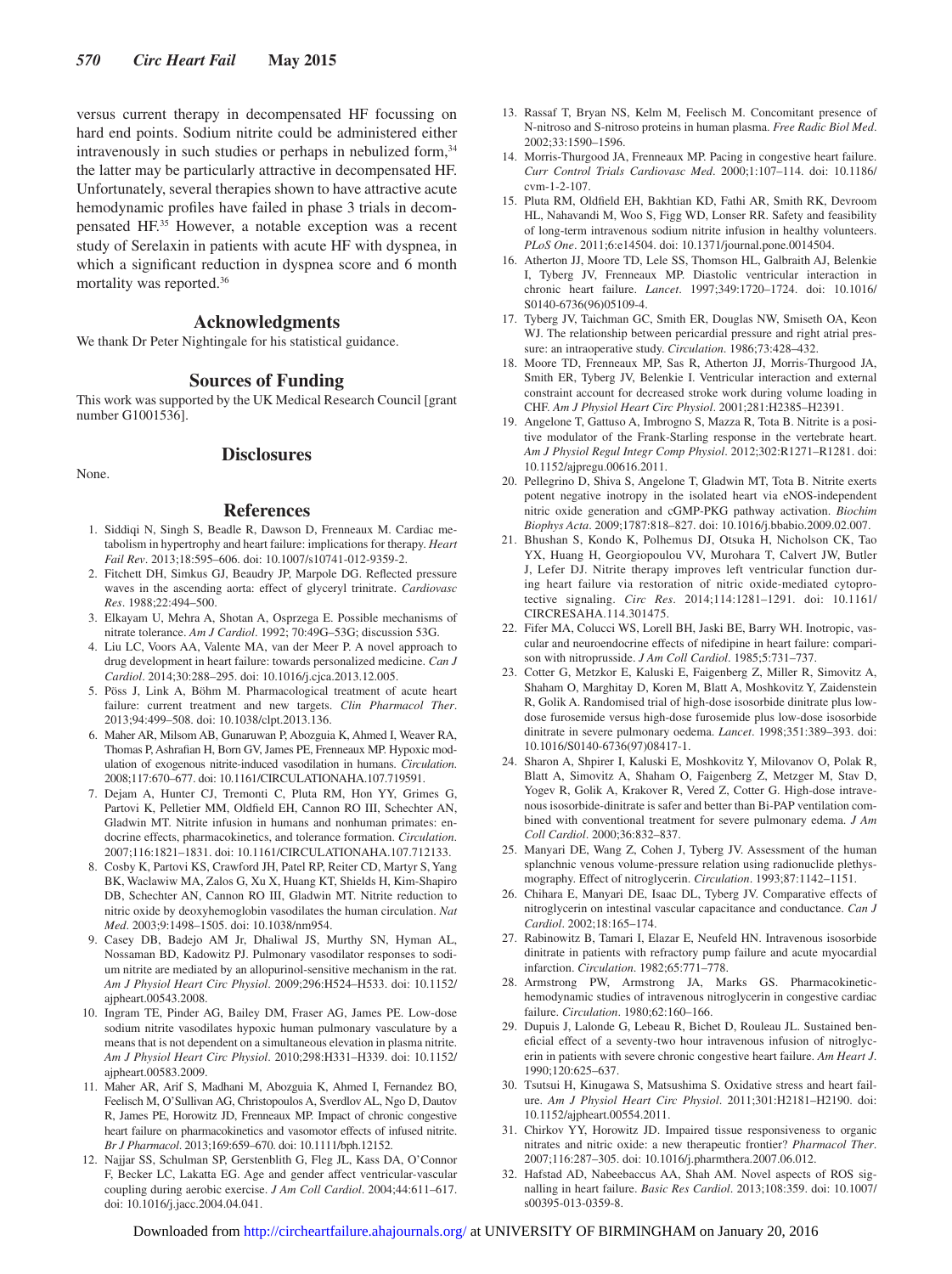- <span id="page-7-0"></span>33. Perlman DH, Bauer SM, Ashrafian H, Bryan NS, Garcia-Saura MF, Lim CC, Fernandez BO, Infusini G, McComb ME, Costello CE, Feelisch M. Mechanistic insights into nitrite-induced cardioprotection using an integrated metabolomic/proteomic approach. *Circ Res*. 2009;104:796–804. doi: 10.1161/CIRCRESAHA.108.187005.
- 34. Okamoto T, Tang X, Janocha A, Farver CF, Gladwin MT, McCurry KR. Nebulized nitrite protects rat lung grafts from ischemia reperfusion injury. *J Thorac Cardiovasc Surg*. 2013;145:1108–1116. doi: 10.1016/j. jtcvs.2012.04.006.
- 35. Felker GM, Pang PS, Adams KF, Cleland JG, Cotter G, Dickstein K, Filippatos GS, Fonarow GC, Greenberg BH, Hernandez AF, Khan S, Komajda M, Konstam MA, Liu PP, Maggioni AP, Massie BM, McMurray JJ, Mehra M, Metra M, O'Connell J, O'Connor CM, Pina IL,

Ponikowski P, Sabbah HN, Teerlink JR, Udelson JE, Yancy CW, Zannad F, Gheorghiade M; International AHFS Working Group. Clinical trials of pharmacological therapies in acute heart failure syndromes: lessons learned and directions forward. *Circ Heart Fail*. 2010;3:314–325. doi: 10.1161/CIRCHEARTFAILURE.109.893222.

36. Teerlink JR, Cotter G, Davison BA, Felker GM, Filippatos G, Greenberg BH, Ponikowski P, Unemori E, Voors AA, Adams KF Jr, Dorobantu MI, Grinfeld LR, Jondeau G, Marmor A, Masip J, Pang PS, Werdan K, Teichman SL, Trapani A, Bush CA, Saini R, Schumacher C, Severin TM, Metra M; RELAXin in Acute Heart Failure (RELAX-AHF) Investigators. Serelaxin, recombinant human relaxin-2, for treatment of acute heart failure (RELAX-AHF): a randomised, placebo-controlled trial. *Lancet*. 2013;381:29–39. doi: 10.1016/S0140-6736(12)61855-8.

#### **CLINICAL PERSPECTIVE**

Nitrite exhibits hypoxia dependent vasodilator properties. We therefore hypothesized that by preferential dilation of venous capacitance vessels and pulmonary arterioles (low ambient oxygen) with lesser effects on systemic arterioles (higher ambient oxygen tension), sodium nitrite would increase stroke volume in patients with heart failure by relief of pericardial constraint and diastolic ventricular interaction. We therefore performed a short-term (5 minute) proof of concept/safety study in 25 patients with severe but stable chronic heart failure who were undergoing precardiac transplant assessment. As hypothesized, there was a marked reduction in pulmonary vascular resistance and right atrial pressure with a lesser fall in pulmonary capillary wedge pressure and a modest reduction in systemic vascular resistance. Estimated trans-septal gradient (ie, pulmonary capillary wedge pressure– right atrial pressure) therefore increased, and this was correlated with the observed increase in stroke volume consistent with relief of diastolic ventricular interaction as an important mechanism. This is a potentially attractive hemodynamic profile in decompensated heart failure, but further studies are required to assess the safety and efficacy of longer-term infusion.